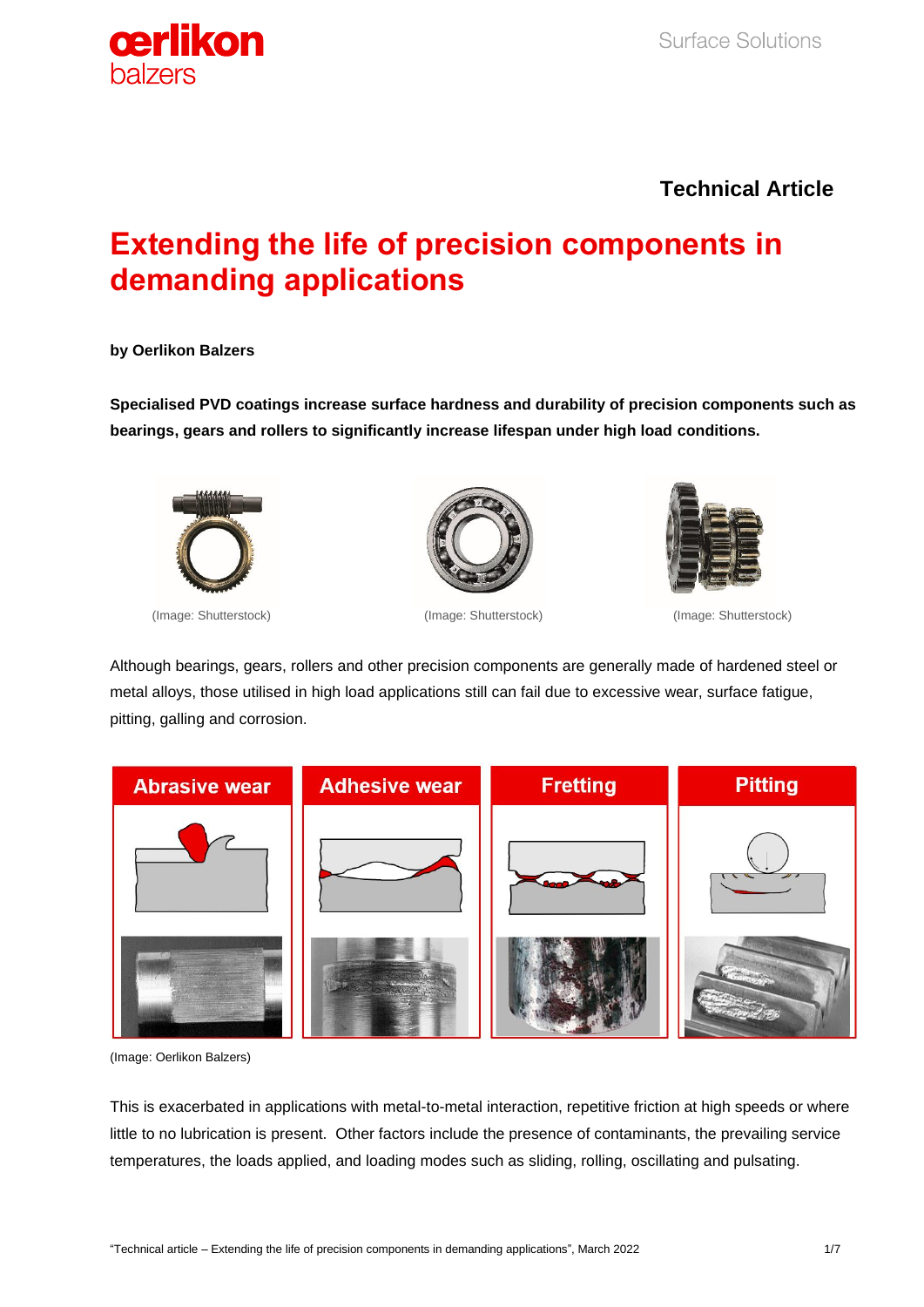



To address this problem, product engineers and component manufacturers often turn to specialised PVD (Physical Vapour Deposition) coatings that can be applied in thicknesses of 0.5 to 5 micrometres (µm) to further harden the surface of these parts.

By applying coatings optimised for these types of punishing environments, components benefit from increased surface hardness and a much lower coefficient of friction (COF). As a result, these critical parts do not have to be replaced as frequently, if at all, reducing maintenance and unplanned downtime while improving machinery performance.

Today, these coated components are utilised for a variety of applications from performance automotive and racing to wind turbine shaft bearings and planetary gears; stainless steel cutting blades and piston pumps for food processing; and sliding components in filling and bottling operations. The coatings are also a proven technique for upgrading critical rotating parts in hydraulic drives, pumps and valves.

### **Hardened components and alternative coating techniques**

Many components are not coated at all. Instead, these parts are often made of heat-treated, nitrided or case-hardened steels, along with durable high performance materials such as titanium or nickel based alloys. Even those used in high load, high wear applications are subject to wear and premature failure under poor lubrication. Some industries allow no lubrication at all, such as cryogenic and vacuum systems, clean rooms, food and pharmaceutical equipment.

When this is the case, engineers often turn to a variety of coating, plating or nitriding options to modify the surface to improve wear and corrosion resistance. Examples include coating the parts with black oxide. Black oxide is a coating produced by a chemical reaction between the iron on the surface of a ferrous metal and oxidising salts. After a post-treatment with oil, the surface provides protection against corrosion, improved lubricity and prevents galling during metal-to-metal interactions.

However, black oxide is not very durable and can be worn away quickly in repetitive, high load applications.

PTFE (polytetrafluorethylene), another popular coating alternative, is known for its low coefficient of friction but is not recommended for high load applications where it, too, can wear away.

Hard chrome and chemical nickel plating are often specified, as well, to provide protection against wear and corrosion. Although hard chrome is suitable for components that experience abrasive wear, microcracking inherent to the process limits its use against corrosion. Although this can be addressed with thin coatings that increase surface hardness, these solutions only offer limited wear resistance.

Chemical nickel can be applied over a range of hardnesses. However, the maximum is only 600 HV (Vickers Pyramid Number). Concerns over polluting compounds, emissions or residues are also associated with these plating techniques.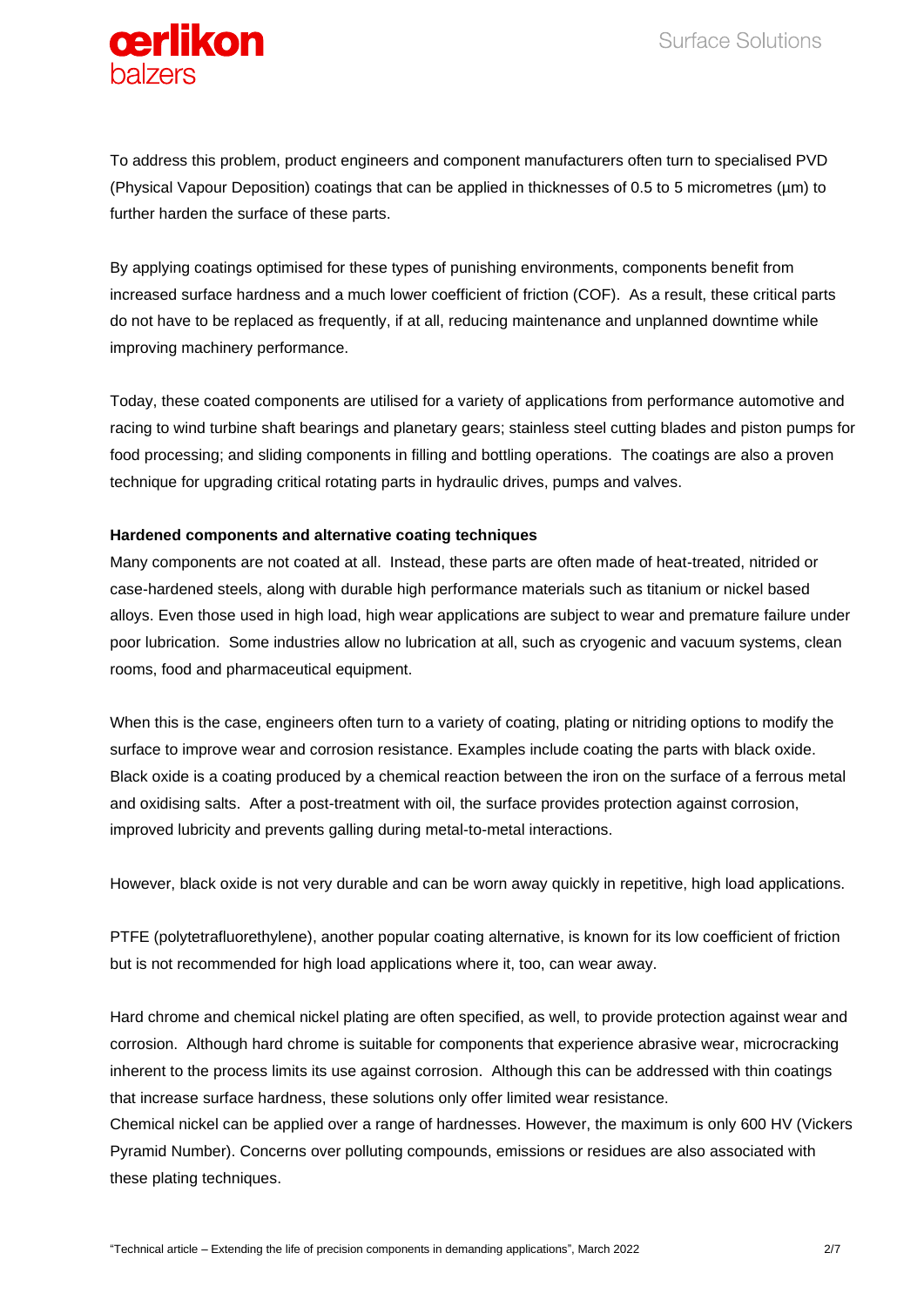

### **Specialised PVD coatings**

Physical vapour deposition (PVD) describes a variety of vacuum deposition methods that can be used to produce thin coatings. PVD is typically used to coat components at relatively low coating temperatures of 200-500 °C. These temperatures are ideal because they are below the tempering temperature of steels so as to avoid altering the fundamental material properties.

Fortunately, there are several carbon-based coatings available that provide a unique combination of extreme surface hardness, low friction coefficient and anti-corrosion properties like those provided by global coating provider Oerlikon Balzers.

According to Dr Florian Rovere, Market Segment Manager General Engineering Components for Oerlikon Balzers, the company's BALINIT® C coating is a WC/C ductile carbide carbon coating that is highly resistant to adhesive wear (scuffing) in particular. It has a high load-bearing capacity even under conditions of deficient lubrication or dry contact. Due to its low friction coefficient, it acts to reduce pitting and fretting corrosion

Another example is the BALINIT® DLC coating, a metal-free, carbon based coating that is even more durable. Applied through Plasma-Assisted Chemical Vapor Deposition (PACVD), this coating is designed for more severe wear conditions and high relative sliding speeds to protect against abrasion, scuffing and cold welding.

These and other coatings within the BALINIT® family that are tailored to specific requirements can be applied to a variety of case-hardened or tempered steels, austenitic stainless steel as well as nickel, titanium, copper, magnesium and aluminium alloys.

"These materials provide an excellent combination of low coefficient of friction like PTFE, but with the hardness of a ceramic," explains Rovere.

The coatings also have the advantage of being thin, typically 0.5-5 μm. This feature, in conjunction with close tolerancing, means that the component retains its form, fit and dimensions after coating without the need for re-machining.

### **Potential applications**

### *Bearings*

Bearings often suffer from severe and disproportionately distributed abrasive wear. A coating such as BALINIT C is particularly suitable for case-hardening as well as ball- and roller-bearing steels because it can be applied at temperatures under 200 °C.

The PVD coating can be applied not only to inner and outer races and cylinders but also to the balls in ball bearings in a highly uniform coating thickness of 0.5-1 μm. The slight increase in roughness is offset by the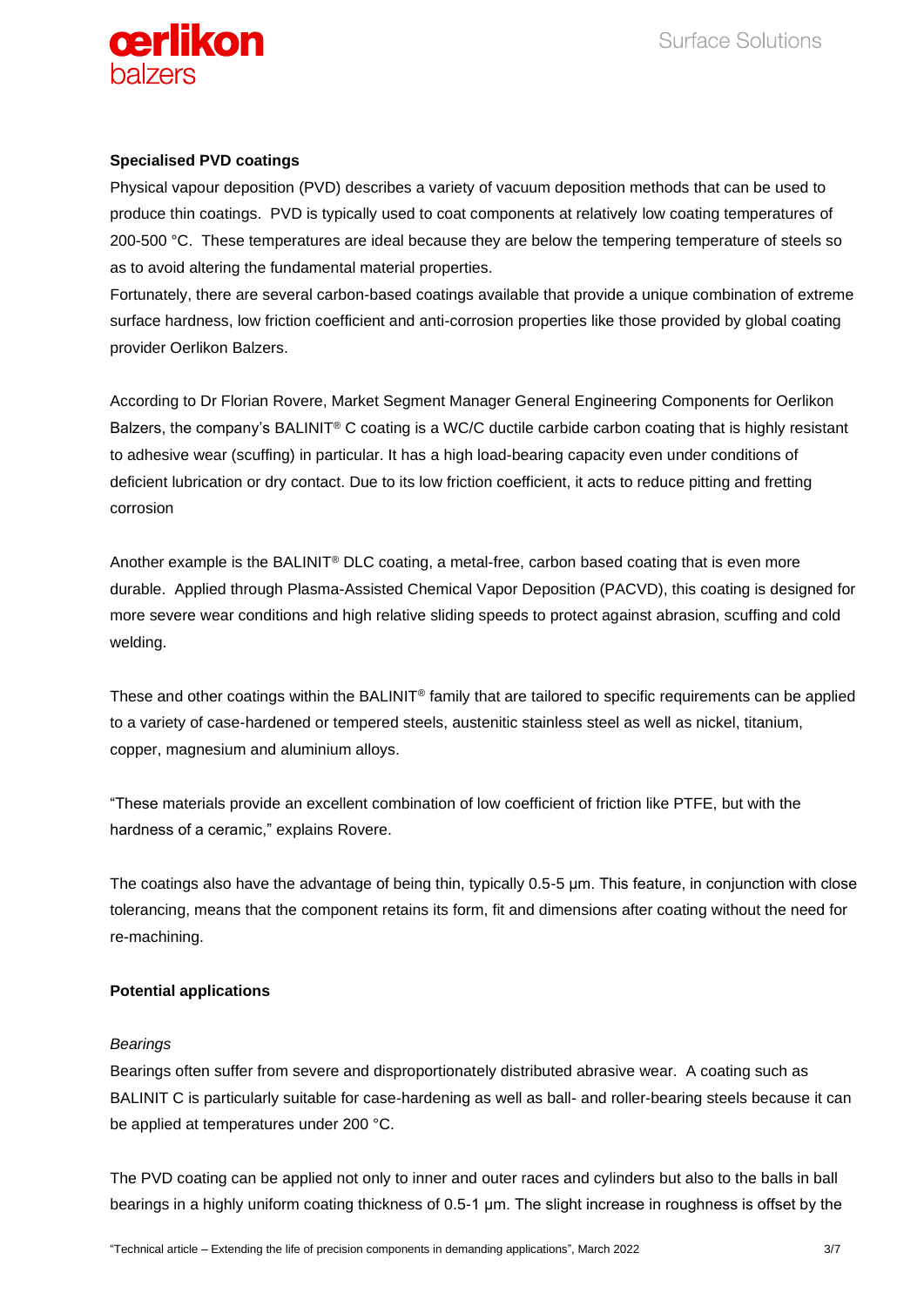

good burnishing qualities of the coating, which smoothes the raceway of the inner and outer rings, providing additional protection against scuffing and pitting.



The BALINIT® C (WC/C) coating of rings and rollers result in significantly increased lifetime, low friction and nearly no wear at this dry running bearing test. (Graph: Oerlikon Balzers)

Bearings in the soft calendar rolls of paper machines frequently experience smearing. Not only does PVD coating reduce the possibility of smearing, but by making the bearings harder with coating, it has been shown that the life of these parts can be increased by a factor of three or four. As a result, paper mills are able to hold off on bearing replacement until the calendar roll needs regrinding, significantly reducing costly production downtime.

Similarly, cylindrical roller bearings in compressors are often exposed to low loads and vibrations, causing potential smearing. Applying PVD coating to the bearings removes any such possibility.

### *Gears*

Gears experience similar wear conditions. The PVD coating significantly reduces scuffing and pitting in gear as well. In fact, BALINIT C has been shown to quadruple the service life of high-speed gears.

The standard FZG C test shows that the fatigue strength is increased by 10-15% over case-hardened but uncoated gears. In the test, the failure criterion for gear service life was defined as single-tooth wear of 4% due to pitting.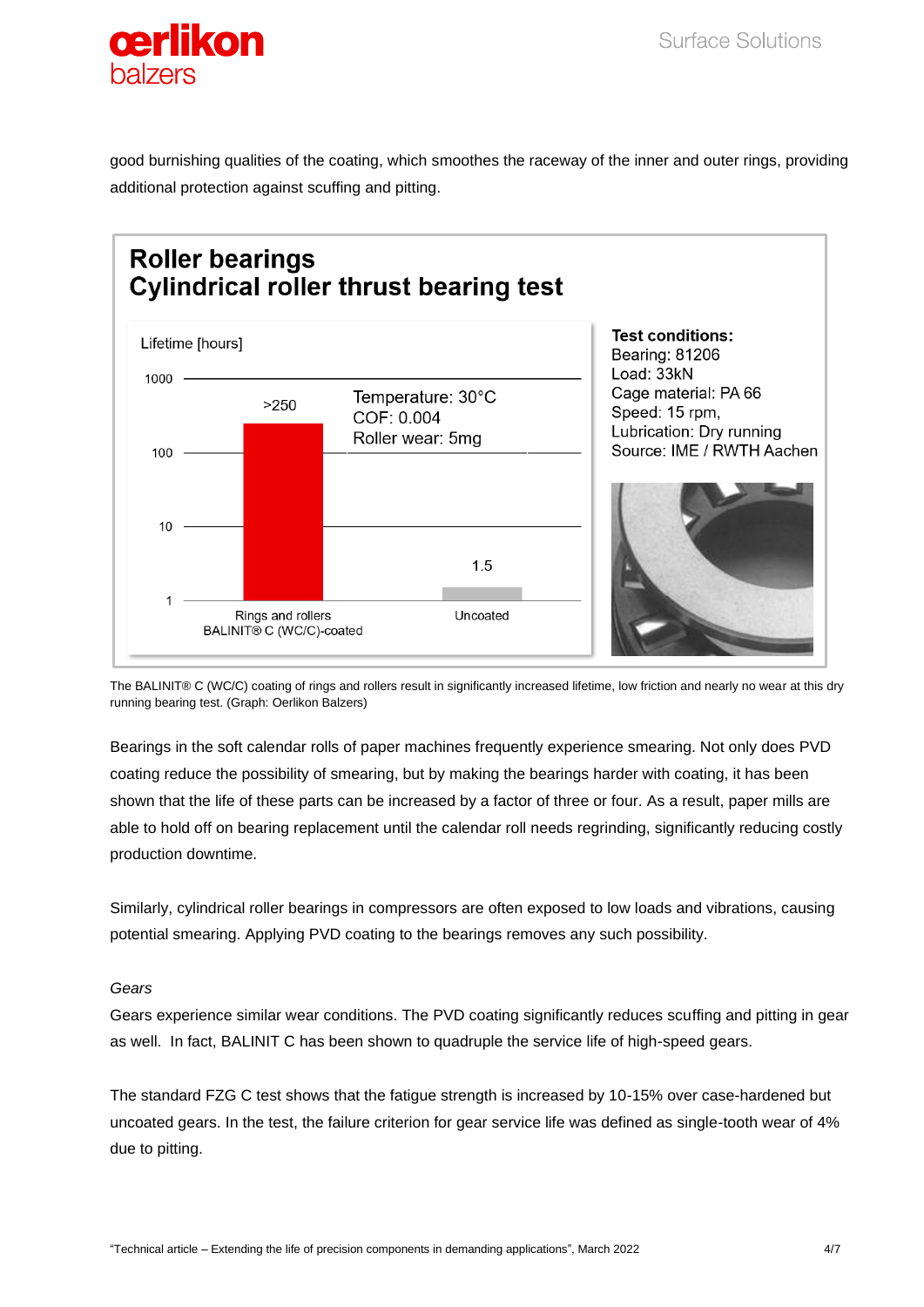



BALINIT® C (WC/C) increases load carrying capacity (fatigue endurance limit) of case hardened gears by 10-15%. The reason is the reduced hertzian stress due to lowering of the friction and running-in of the coating. (Graph: Oerlikon Balzers)

The main factors in these improved figures were the lower local surface pressure (Hertzian pressure), which resulted from reduced friction in the rolling contact, and the superior running-in behaviour of BALINIT C.

Coatings can also benefit worm gears, where lubrication is not always enough to protect helical-gear transmissions against friction and wear. The sliding motion and the force between the worm and gear faces make it difficult for a lubricant film to form. For this reason, the gear is most often made of bronze in order to avoid scuffing.

In service, however, the teeth of the bronze gear wear away quickly and the gear must be realigned or replaced. Coating the steel worm with a carbon-based coating can improve reliability and performance by reducing wear on both the worm and the bronze gear.

### *Pumps, compressors*

Screw spindle-, vane-, gear-, lobe- and centrifugal pumps often function in abrasive and poorly lubricating media. This may be cooling media in grinding machines such as screw pumps and internal gear pumps. BALINIT coated screws provide the ideal combination of hardness and low friction for preventing wear in such poorly lubricated conditions.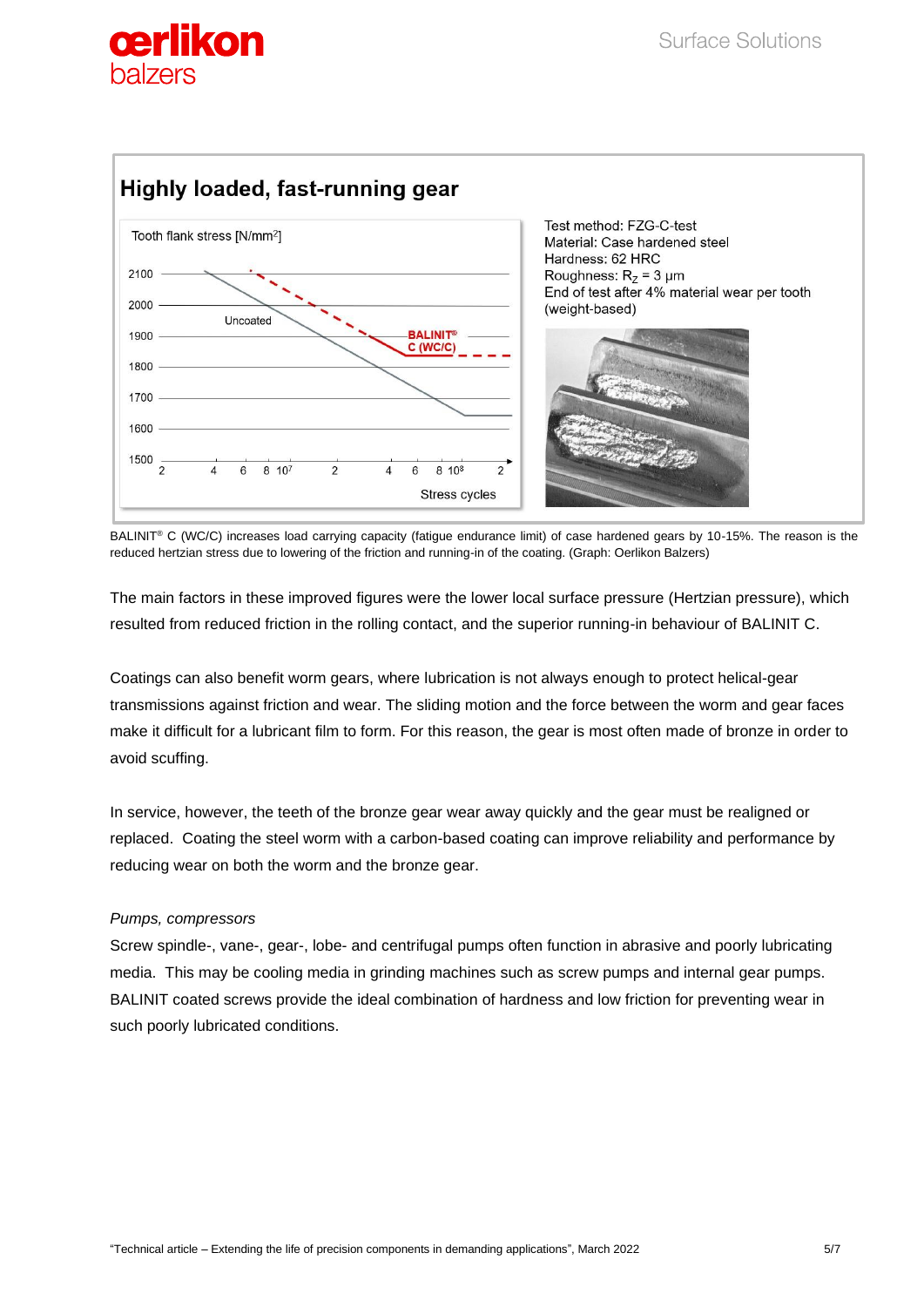



BALINIT<sup>®</sup> DLC for screw spindles shows significantly longer lifetime compared to nitride steel DIN 1.7131 in abrasive grinding cooling media. (Graph: Oerlikon Balzers)

Similarly, industrial compressor components, such as reciprocating pistons, screws or valve plates can undergo extensive wear when oil-free operation, dry gases, refrigerants, high or low temperature limit the use of lubricants.

### **Customised solutions**

In addition to designing and manufacturing PVD coating equipment, Oerlikon Balzers offers coating services at more than 110 coating centres worldwide.

According to Florian Rovere, Oerlikon Balzers have the R&D capabilities to tailor coating solutions to meet unique requirements. In addition to coating thickness and hardness, properties such as structure, chemical and temperature resistance, and adhesion can be precisely controlled.

In most cases, no alteration of the formula for the coatings is required, as it is already optimised for high load, high friction environments.

"I find engineers are most surprised about two factors when learning about these specialised PVD coatings," says Rovere. First, that the coating can be applied in a thickness as low as 0.5 or 1 micrometres. The other is that these coatings can last the lifetime of the machine or systems it is in, despite the difficult operating conditions."

For more information about coating solutions for components with Oerlikon Balzers, e-mail: [balzers.components@oerlikon.com;](mailto:balzers.components@oerlikon.com) or visit [www.oerlikon.com/balzers](http://www.oerlikon.com/balzers)